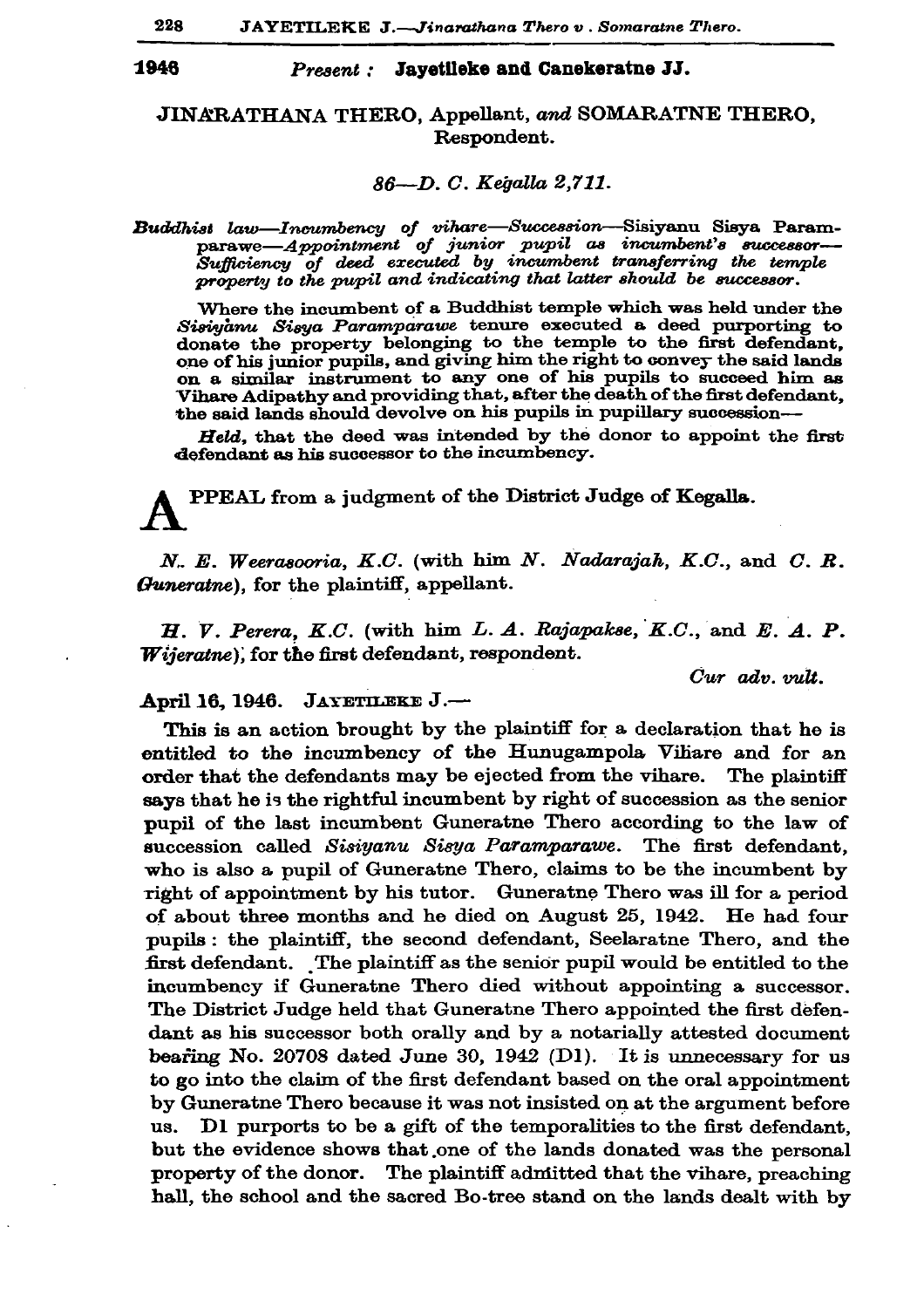D1. In D1 Guneratne Thero is described as the Vihare Adipathy of Hunugampola Temple, and the properties gifted are described as those that came to him from his tutor Sumana Thero by pupillary succession.

D1 provides inter alia as follows :-

(1) That the second defendant shall have the right to live at Hunugampola Vihare during his life time and to be maintained out of the income of the lands donated to the 1st defendant.

(2) That the first defendant should attend on Guneratne Thero and look after him during his life time, cremate his body after his death and perform the necessary religious rites ceremonies and charities for the repose of his soul.

(3) That the first defendant shall subject to the aforesaid conditions possess the lands and improve them . . . . and he shall have the right to give the said lands on a similar instrument to any one of his pupils to succeed him as Vihare Adipathy (Chief Incumbent) if he so desires.

(4) After the death of the first defendant, the said lands shall devolve on his pupils in pupillary succession.

Mr. Nadarajah contended that by D1 Gunaratne Thero has not appointed the first defendant his successor.

In Saranankara Unnanse v. Indejoti<sup>1</sup> a deed similar to D1 was relied on by one of the claimants to the incumbency and in the course of his judgment De Sampayo J. said:

"The case thus turns upon the rights of the third and fourth plaintiffs and with regard to them, the questions for determination are (1) whether they are the pupils of Sri Sumana Unnanse, and (2) whether Sri Sumana Unnanse, to whom Ratnapala Unnanse gave a deed of gift, was a pupil of the latter. These deeds take the form of a transfer of the property belonging to the temple and not of nomination of the grantor's pupil or pupils as his successor or successors. **But** no dispute has been raised on that score. Such deeds are not uncommon, as witness the deed of gift put forward by the defendant themselves. In most cases the defect is due to want of appreciation of the nature of the transaction or of professional skill on the part of the notary and I think that the deeds pleaded by the plaintiffs may be taken as being intended to gift the right of succession".

De Sampayo J. was a Judge of great experience and eminence and though these observations are *obiter* they are entitled to great weight.

In an unnamed case from the District Court, Kurunegala<sup>2</sup> and in Sumangala Unnansev. Sobita Unnanse<sup>3</sup>, the right of an incumbent to appoint his successor by transferring the temple and lands to him has been recognised. It is, however, unnecessary for us to go into this question because the language of D1 seems to us to indicate that Guneratne Thero meant to appoint the first defendant as his successor.

To interpret a deed, the expressed intention of the parties must be discovered.

<sup>1</sup> (1918) 20 N. L. R. 385. <sup>2</sup> (1866) Vanderstraaten's Reports Appendix F.<br><sup>2</sup> (1883) 5 S. C. C. 235.